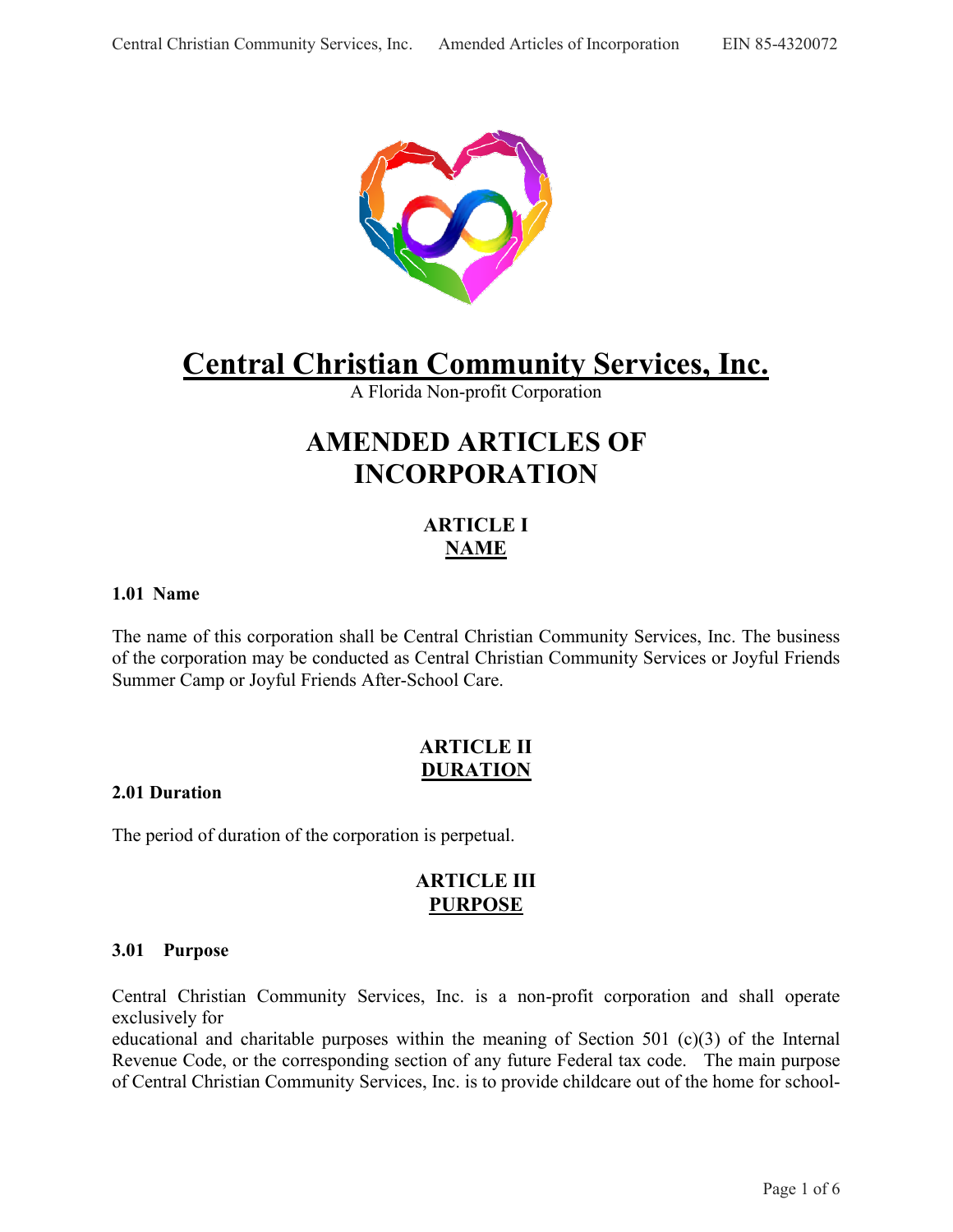age children with developmental delays and/or intellectual disabilities who have special needs including maladaptive behaviors.

#### **3.02 Non-Profit**

.

Central Christian Community Services, Inc. is designated as a non-profit corporation.

## **ARTICLE IV NON-PROFIT NATURE**

#### **4.01 Non-profit Nature**

Central Christian Community Services, Inc. is organized exclusively for charitable and educational purposes including, for such purposes, the making of distributions to organizations that qualify as exempt organizations under section 501(c)(3) of the Internal Revenue Code, or corresponding section of any future federal tax code. No part of the net earnings of Central Christian Community Services, Inc. shall inure to the benefit of, or be distributable to its members, trustees, officers, or other private persons, except that the corporation shall be authorized and empowered to pay reasonable compensation for services rendered and to make payments and distributions in furtherance of the purposes set forth in the purpose clause hereof.

Notwithstanding any other provision of this document, the corporation shall not carry on any other activities not permitted to be carried on (a) by any organization exempt from federal income tax under section 501 (c) (3) of the Internal Revenue Code, corresponding section of any future federal tax code, or (b) by an organization, contributions to which are deductible under section 170 (c) (2) of the Internal Revenue Code, or corresponding section of any future federal tax code.

Central Christian Community Services, Inc. is not organized and shall not be operated for the private gain of any person. The property of the corporation is irrevocably dedicated to its educational and charitable purposes. No part of the assets, receipts, or net earnings of the corporation shall inure to the benefit of, or be distributed to any individual. The corporation may, however, pay reasonable compensation for services rendered, and make other payments and distributions consistent with these Articles.

#### **4.02 Personal Liability**

No officer or director of this corporation shall be personally liable for the debts or obligations of Central Christian Community Services, Inc. of any nature whatsoever, nor shall any of the property or assets of the officers or directors be subject to the payment of the debts or obligations of this corporation.

#### **4.03 Dissolution**

Upon termination or dissolution of the Central Christian Community Services, Inc., any assets lawfully available for distribution shall be distributed to one (1) or more qualifying organizations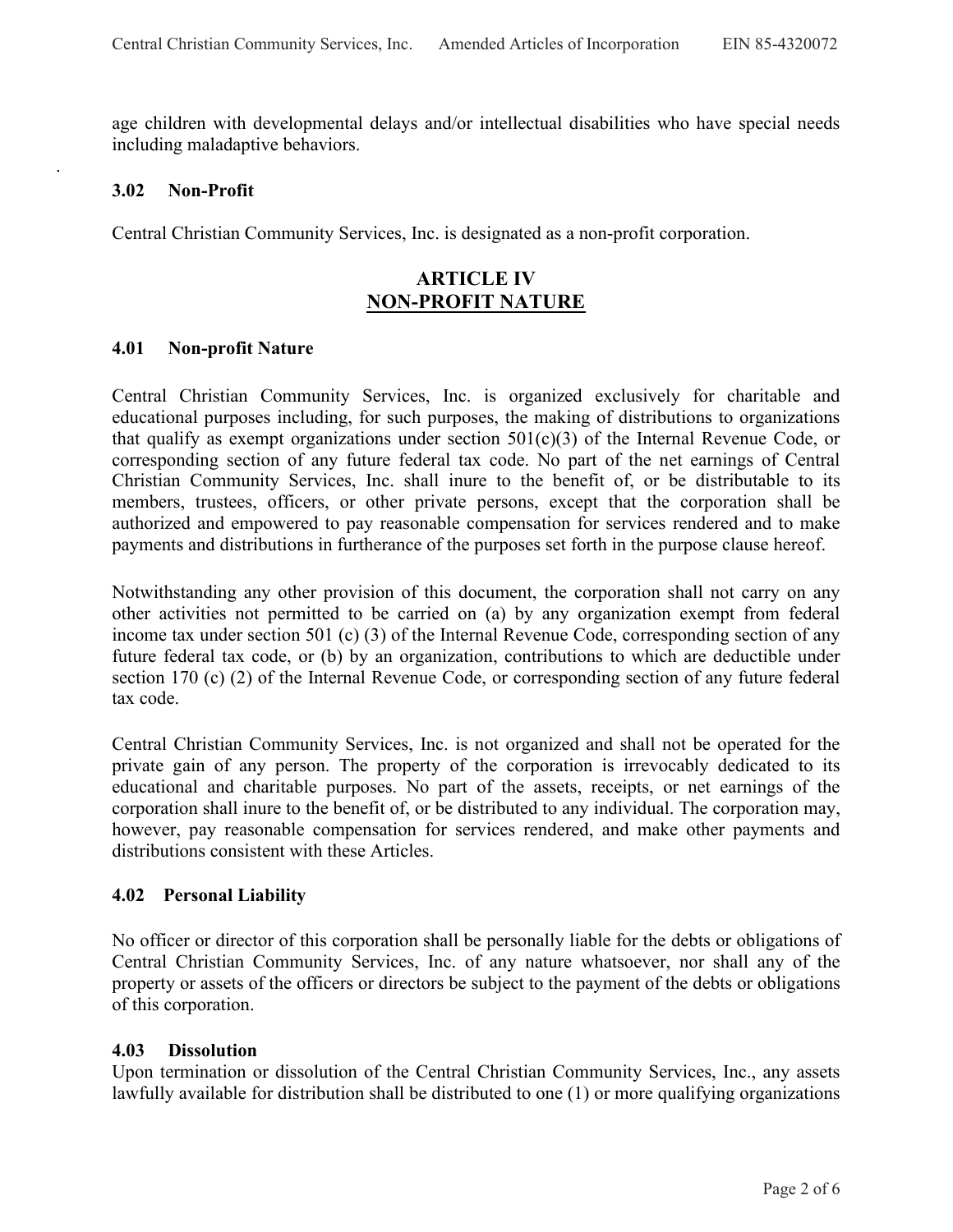described in Section 501(c)(3) of the Internal Revenue Code of 1986 (or described in any corresponding provision of any successor statute) which organization or organizations have a charitable purpose which, at least generally, includes a purpose similar to the terminating or dissolving corporation.

The organization to receive the assets of the Central Christian Community Services, Inc. hereunder shall be selected by the discretion of a majority of the managing body of the Central Christian Community Services, Inc. and if its members cannot so agree, then the recipient organization shall be selected pursuant to a verified petition in equity filed in a court of proper jurisdiction against the Central Christian Community Services, Inc. by one (1) or more of its managing body which verified petition shall contain such statements as reasonably indicate the applicability of this section. The court upon a finding that this section is applicable shall select the qualifying organization or organizations to receive the assets to be distributed, giving preference if practicable to organizations located within the State of Florida.

In the event that the court shall find that this section is applicable but that there is no qualifying organization known to it which has a charitable purpose, which, at least generally, includes a purpose similar to this corporation, then the court shall direct the distribution of its assets lawfully available for distribution to the Treasurer of the State of Florida to be added to the general fund.

## **4.04 Prohibited Distributions**

No part of the net earnings or properties of this corporation, on dissolution or otherwise, shall inure to the benefit of, or be distributable to, its members, directors, officers or other private person or individual, except that the corporation shall be authorized and empowered to pay reasonable compensation for services rendered and to make payments and distributions in furtherance of the purposes set forth in Article III, Section 3.01.

#### **4.05 Restricted Activities**

No substantial part of the corporation's activities shall be the carrying on of propaganda, or otherwise attempting to influence legislation, and the corporation shall not participate in, or intervene (including the publishing or distribution of statements) in any political campaign on behalf of or in opposition to any candidate for public office.

#### **4.06 Prohibited Activities**

Notwithstanding any other provision of these Articles, the corporation shall not carry on any activities not permitted to be carried on (I) by a corporation exempt from federal income tax as an organization described by Section 501(c)(3) of the Internal Revenue Code, or the corresponding section of any future federal tax code, or (II) by a corporation, contributions to which are deductible under Section 170(c)(2) of the Internal Revenue Code, or the corresponding section of any future federal tax code.

## **ARTICLE V**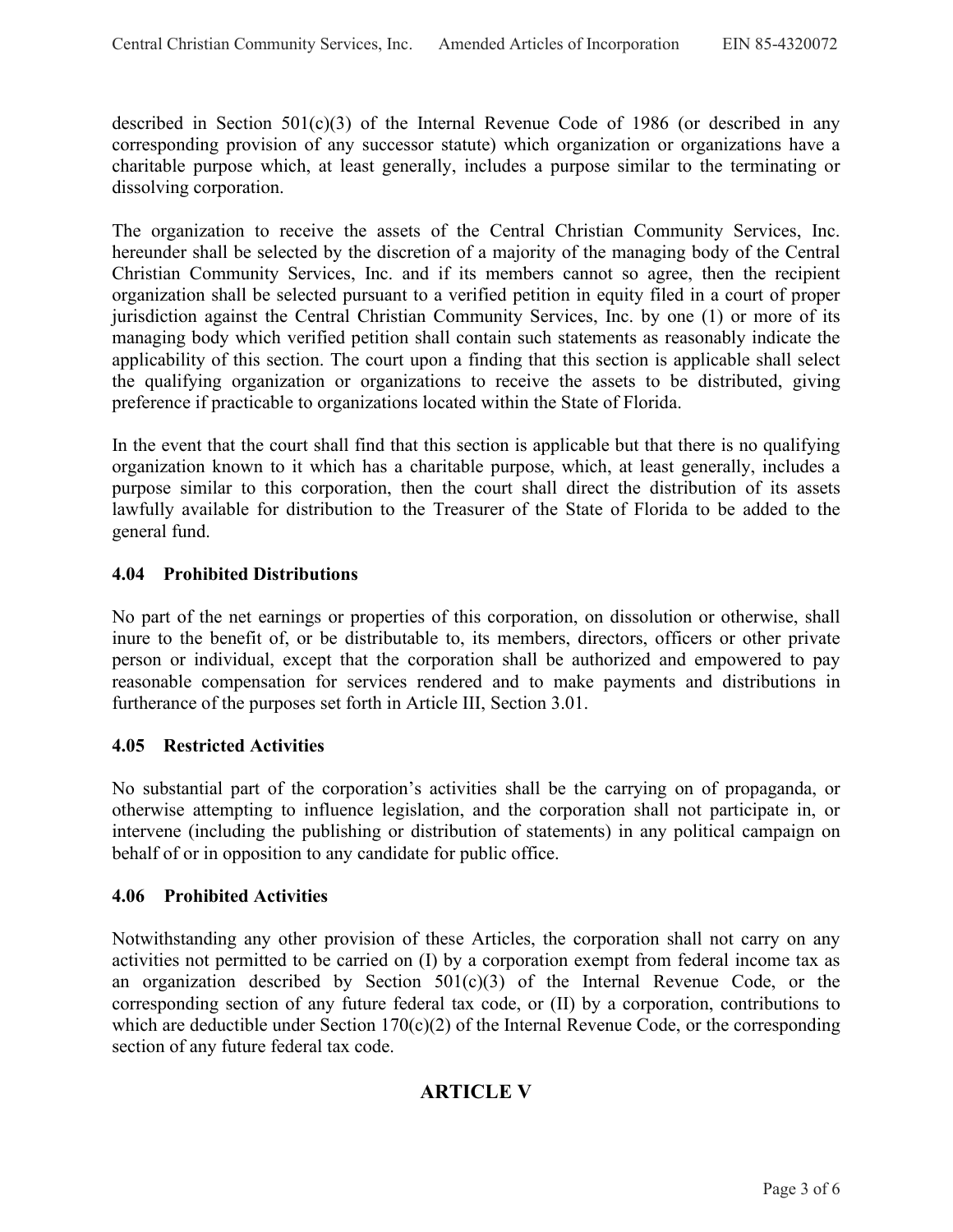## **BOARD OF DIRECTORS**

#### **5.01 Governance**

Central Christian Community Services, Inc. shall be governed by its board of directors.

#### **5.02 Directors**

The directors of the corporation shall be Kenneth Gregson, Pamela Fazio, Samuel Erwin Goodwin, Bernadette Gregson, Michele Baker and Terrie Frazier

## **ARTICLE VI MEMBERSHIP**

#### **6.01 Membership**

Central Christian Community Services, Inc. shall have no members. The management of the affairs of the corporation shall be vested in a board of directors, as defined in the corporation's bylaws.

## **ARTICLE VII AMENDMENTS**

#### **7.01 Amendments**

Any amendment to the Articles of Incorporation may be adopted by approval of two-thirds (2/3) of the board of directors.

## **ARTICLE VIII ADDRESSES OF THE CORPORATION**

#### **8.01 Corporate Address**

The address of the corporation is:

Central Christian Community Services, Inc. 4308 32nd ST W Bradenton, FL 34205

The mailing address of the corporation is:

Central Christian Community Services, Inc. 4308 32nd ST W Bradenton, FL 34205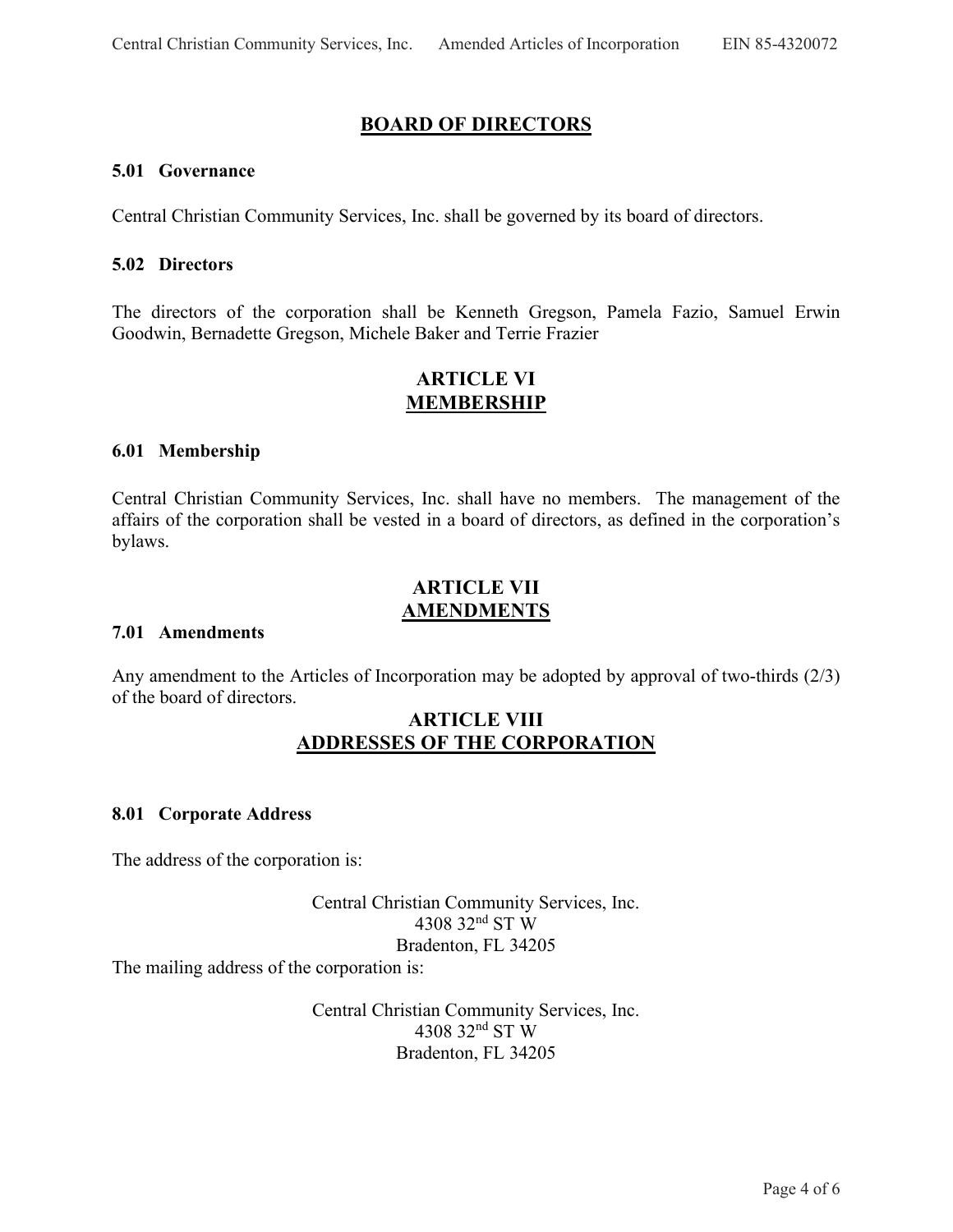## **ARTICLE IX APPOINTMENT OF REGISTERED AGENT**

#### **9.01 Registered Agent**

The registered agent of the corporation shall be:

United States Corporation Agents, Inc. 5575 S. Semoran Blvd. Suite 36 Orlando, FL 32822

## **ARTICLE X INCORPORATOR**

The incorporators of the corporation are as follow:

Cheyenne Mosely, Legalzoom.com, Inc. 9900 Spectrum Drive Austin, TX 78717

## **CERTIFICATE OF ADOPTION OF AMENDED ARTICLES OF INCORPORATION**

We, the undersigned, do hereby certify that the above stated Amended Articles of Incorporation of Central Christian Community Services, Inc. were approved by the board of directors on 01/09/2021 and constitute a complete copy of Articles of Incorporation of the Central Christian Community Services, Inc.

| President       | Kenneth Gregson           |  |
|-----------------|---------------------------|--|
| Vice-President  | Pamela Fazio              |  |
| CFO & Treasurer | Samuel Erwin Goodwin      |  |
| Secretary       | <b>Bernadette Gregson</b> |  |
| Director        | Michele Baker             |  |
| Director        | Terrie Frazier            |  |